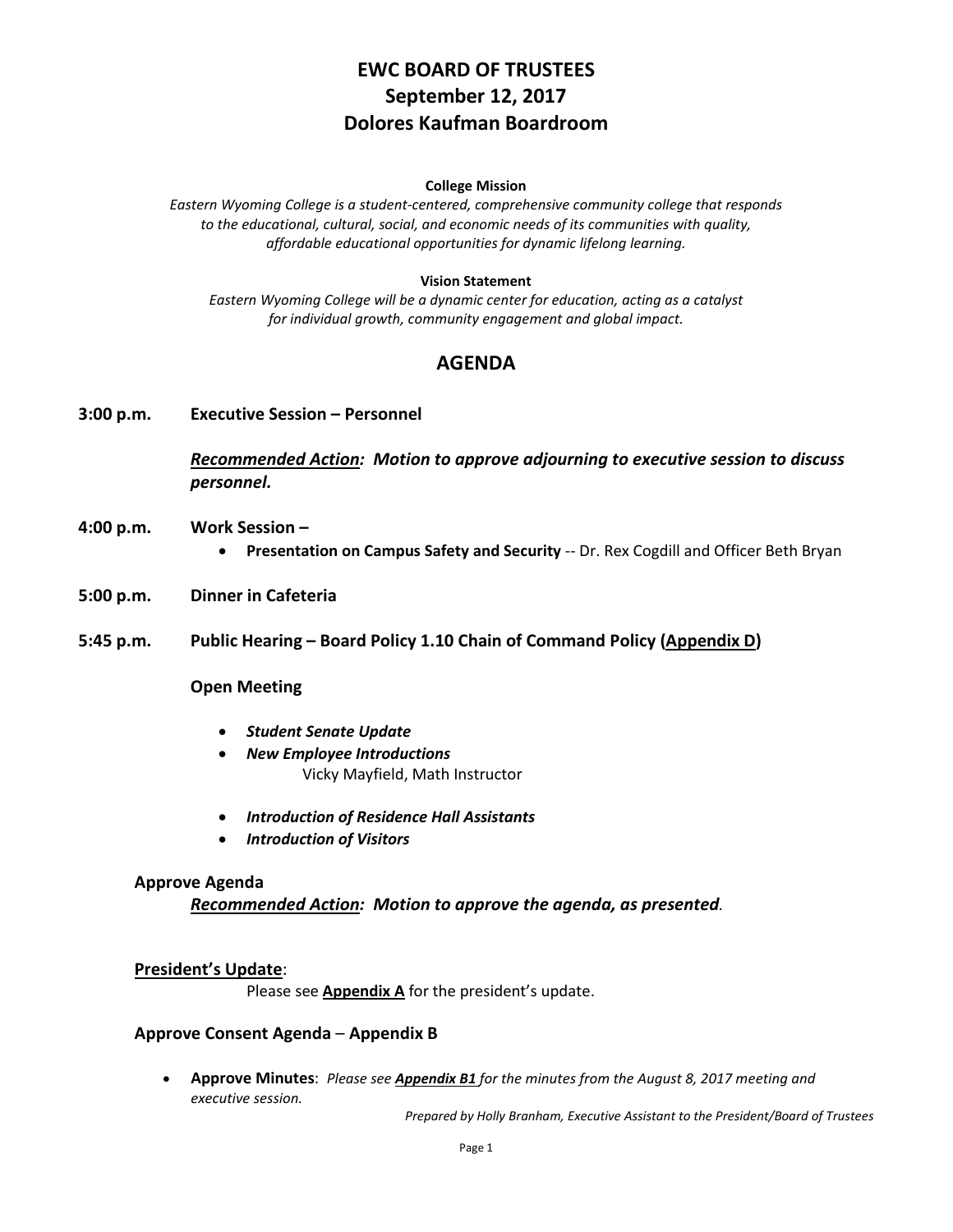- **Approve Canvas Learning Management System:** *The contract in Appendix B5 is for purchase of and migration to a K-20 statewide Learning Management System (LMS). The annual cost of the contract is \$18,518 for five years. The first year of the contract is \$51,818 and allows for the setup and training on the new LMS. Five of the community colleges are cooperatively purchasing the LMS and as a result we are receiving a better price than if we were purchasing it ourselves. The contract is currently under legal review and we request approval as presented along with any recommendations from legal counsel. Prepared by Mr. Ron Laher, Vice President for Administrative Services*
- **Approve Renewal of the Agreement with Goshen Fair Board Association**: *No changes were made to the agreement for 2017-2018 with the annual cost remaining at \$15,000. Please see Appendix B59 for the renewal agreement.*

*Prepared by Holly Branham, Executive Assistant to the President/Board of Trustees*

- **Approve the Removal of the 16 Credit Hour Cap on Activity & Use Fees for Academic Year 2018-19**: *Earlier this year, the Wyoming Community College Commission set tuition rates for academic year 2017-18 and approved removing the 12 credit hour cap on tuition starting in academic year 2018-19. The proposed similar removal of the activity & use fees cap will keep tuition and fees consistent and simplify the cost of attendance calculation, and the total financial impact to the relatively small student population that will take more than 16 credits hours per semester is estimated to total \$9,911. Also, please refer to the comparison of student fees charged across the seven Wyoming colleges shown in Appendix B63. Prepared by Mr. Ron Laher, Vice President for Administrative Services*
- **Ratify the Appointment of Kimberly Russell to the position of Outreach and Perkins Grant Coordinator**: *The Trustees were polled on August 10, 2017, and unanimously approved the appointment of Kimberly Russell to the position of Outreach and Perkins Grant Coordinator. We are now requesting ratification of that action.*

*Prepared by Holly Branham, Executive Assistant to the President/Board of Trustees*

*Trustees, please contact Dr. Travers concerning any questions prior to the board meeting.*

*Recommended Action: Motion to approve the consent agenda, as presented.*

# **Action Items**

#### **Approve Financial Report**

Please see **Appendix C** for the written financial report. *Prepared by Mr. Ron Laher, Vice President for Administrative Services*

#### *Recommended Action: Motion to approve the financial report, as presented.*

#### **Approve on Final Reading Board Policy 1.10 Chain of Command**

At the July 11, 2017 board meeting, Dr. Travers presented a new policy on chain of command which establishes protocol for appropriate supervision and was passed on first reading. We are requesting the Board approve the new policy on final reading. The Policy can be found in **Appendix D**.

*Prepared by Holly Branham, Executive Assistant to the President/Board of Trustees*

### *Recommended Action: Motion to approve on final reading new Board Policy 1.10 Chain of Command, as presented.*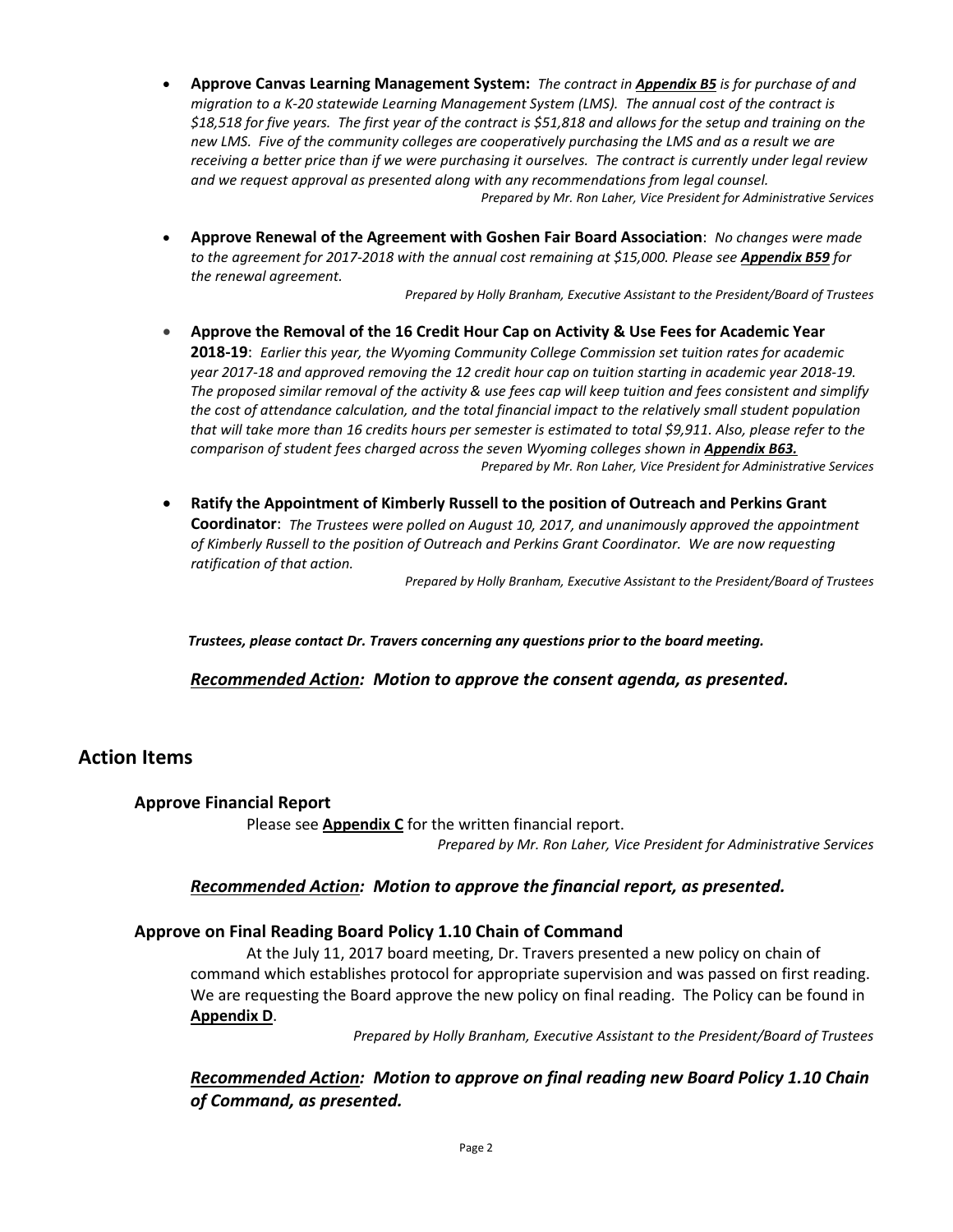### **Approve on First Reading the Revisions to Board Policy 1.0 College Mission and Vision**

Last month, Dr. Travers mentioned she and the Cabinet had worked on updated vision and mission statements, and a new diversity statement. A draft of the revisions was provided to employees for review at the Fall Kickoff. We are requesting the Board approve the revised Policy on first reading. Please see **Appendix E** for a copy of the revised Policy.

*Prepared by Holly Branham, Executive Assistant to the President/Board of Trustees*

### *Recommended Action: Motion to approve on first reading the revisions to Board Policy 1.0 College Mission and Vision, as presented*

### **Approve on First Reading the Revisions to Board Policy 2.0 Advisory Councils**

The revisions to Board Policy 2.0 clarifies the three types of committees at Eastern Wyoming College and how those committees operate. The revised Policy can be found in **Appendix F**.

*Prepared by Holly Branham, Executive Assistant to the President/Board of Trustees*

### *Recommended Action: Motion to approve on first reading the revisions to Board Policy 2.0 Advisory Councils, as presented.*

#### **Approve on First Reading New Board Policy 2.9 Media Relations**

The new and improved Board Policy 2.9 Media Relations policy addresses concerns raised at the last meeting. Please see **Appendix G** for Board Policy 2.9. *Prepared by Holly Branham, Executive Assistant to the President/Board of Trustees*

## *Recommended Action: Motion to approve on first reading new Board Policy 2.9 Media Relations, as presented.*

### **Approve on First Reading New Board Policy 2.15 Exceptions to the No Alcohol Use on Campus Policy**

**Appendix H** contains new Board Policy 2.15 which provides for the serving of alcohol at selected EWC events or guest events pending approval by the College President. In addition, the Policy will allow the use of alcohol as part of teaching a class.

*Prepared by Holly Branham, Executive Assistant to the President/Board of Trustees*

### *Recommended Action: Motion to approve on first reading new Board Policy 2.15 Exceptions to the No Alcohol Use on Campus Policy, as presented.*

### **Approve on First Reading New Board Policy 3.25 Employee Performance, Coaching, and Discipline**

This new Board Policy and Administrative Rules provides for a systematic process relating to employee performance, coaching, and discipline. Please see **Appendix I** for new Board Policy 3.25.

*Prepared by Holly Branham, Executive Assistant to the President/Board of Trustees*

### *Recommended Action: Motion to approve on first reading new Board Policy 3.25 Employee Performance, Coaching and Discipline, as presented.*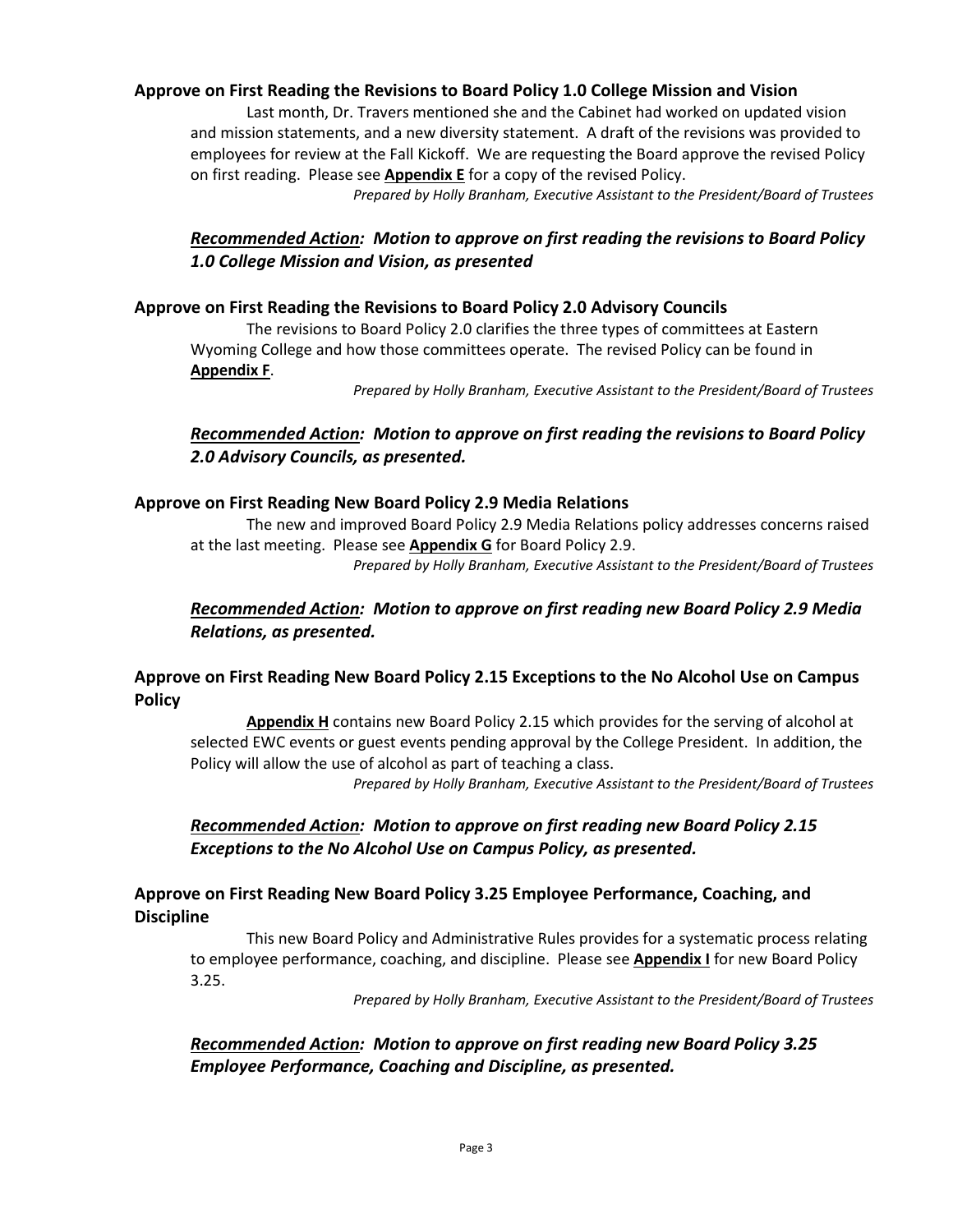### **Approve on First Reading Revisions to Board Policy 6.1 Use of College Facilities**

Revisions to Board Policy 6.1 further clarifies the use of college facilities by external groups as well as the internal college community. Please see **Appendix J** for details. *Prepared by Holly Branham, Executive Assistant to the President/Board of Trustees*

### *Recommended Action: Motion to approve on first reading the revisions to Board Policy 6.1 Use of College Facilities, as presented.*

### **Approve on First Reading the Revisions to Board Policy 6.9 Animals or Pets on Campus Policy**

The revisions to Board Policy 6.9 updates the Policy to include verbiage regarding Emotional Support Animals (ESA) and the process for requesting and registering the ESA. The revisions to the Policy can be found in **Appendix K**.

*Prepared by Holly Branham, Executive Assistant to the President/Board of Trustees*

### *Recommended Action: Motion to approve on first reading the revisions to Board Policy 6.9 Animals or Pets on Campus Policy, as presented.*

#### **Approve Combining the Agriculture and Veterinary Technology Programs**

Dr. Travers is requesting official action by the Trustees indicating their support for combining the Agriculture and the Veterinary Technology programs into one department and house them together in the Agricultural Technology Education Center.

*Prepared by Holly Branham, Executive Assistant to the President/Board of Trustees*

# *Recommended Action: Motion to approve combining the Agriculture and the Veterinary Technology programs into one department to be housed in the Agricultural Technology Education Center, as presented.*

# **INFORMATION ITEMS**

### **Construction Projects Update**:

Please see **Appendix L** for a list of projects.

*Prepared by Mr. Ron Laher, Vice President for Administrative Services and Mr. Keith Jarvis, Director of Physical Plant*

#### **Faculty Senate Update**:

An update will be provided at the meeting.

*Prepared by Ms. Kate Steinbock, Faculty Senate President*

#### **Human Resources Update**:

Please see **Appendix M** for the August update.

*Prepared by Mr. Edward Meyer, Director of Human Resources*

#### **Institutional Development Update**:

An update will be provided at the meeting.

*Prepared by Mr. John Hansen, Director of Institutional Development*

#### **Staff Alliance Update**:

Please see **Appendix N** for the Staff Alliance update.

*Prepared by Ms. Kimberly Russell, Staff Alliance President*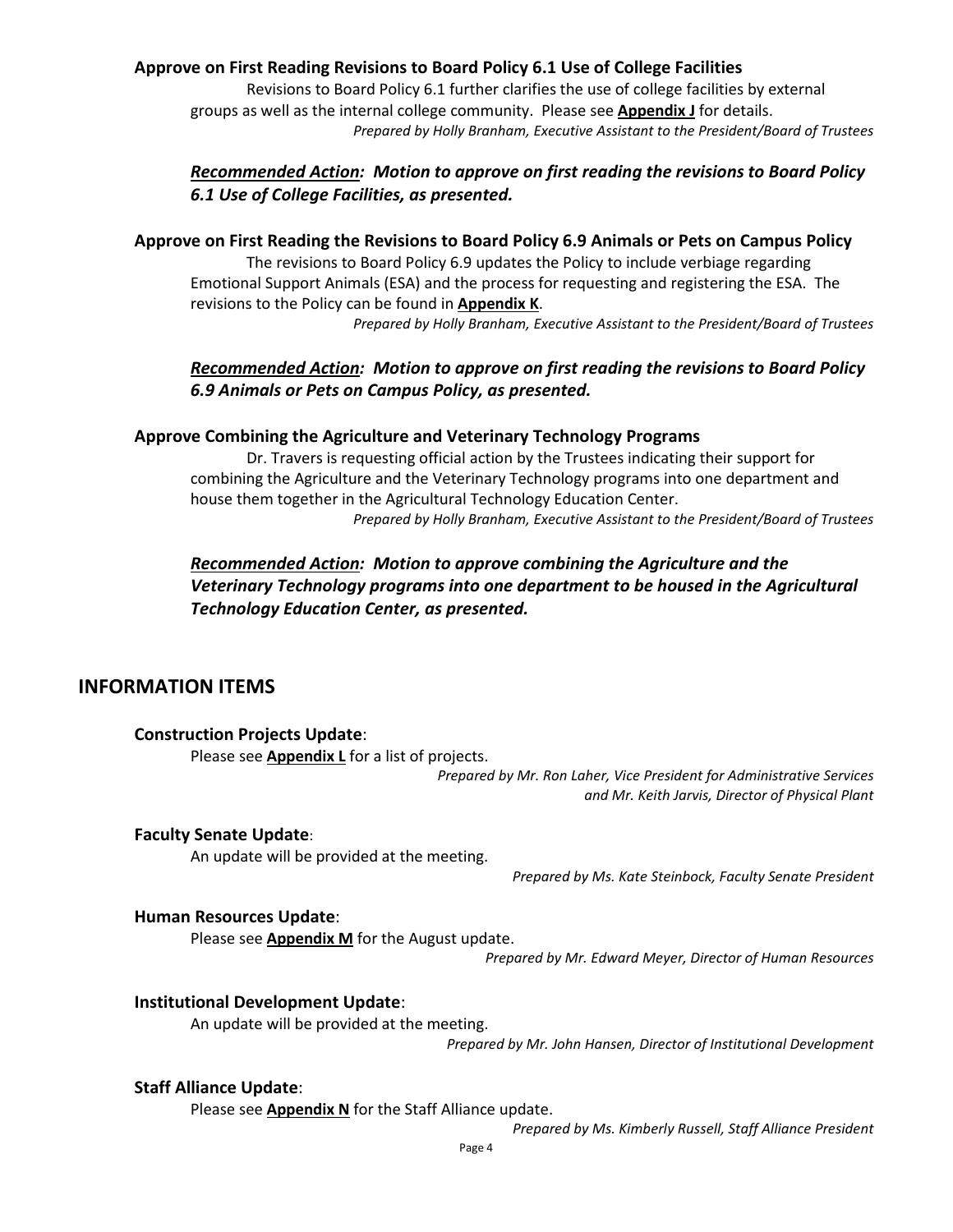### **Student Services Update**:

Please see **Appendix O** for the Student Services update.

*Prepared by Dr. Rex Cogdill, Vice President for Student Services*

### **Academic Services Update:**

Please see **Appendix P** for the Academic Services update and Day One enrollment information. *Mr. Roger Humphrey, Acting Vice President for Academic Services*

#### **Trustee Topics**

- **2017 WACCT Conference – Communicating Best Practices**, October 11-12, Casper College Please see **Appendix Q** for details of the conference.
- **Selection of ACCT Voting Delegate** Please see **Appendix R** for further details.

### **Executive Session – Personnel**

*Recommended Action: Motion to approve adjourning to executive session to discuss personnel.*

**Adjournment**